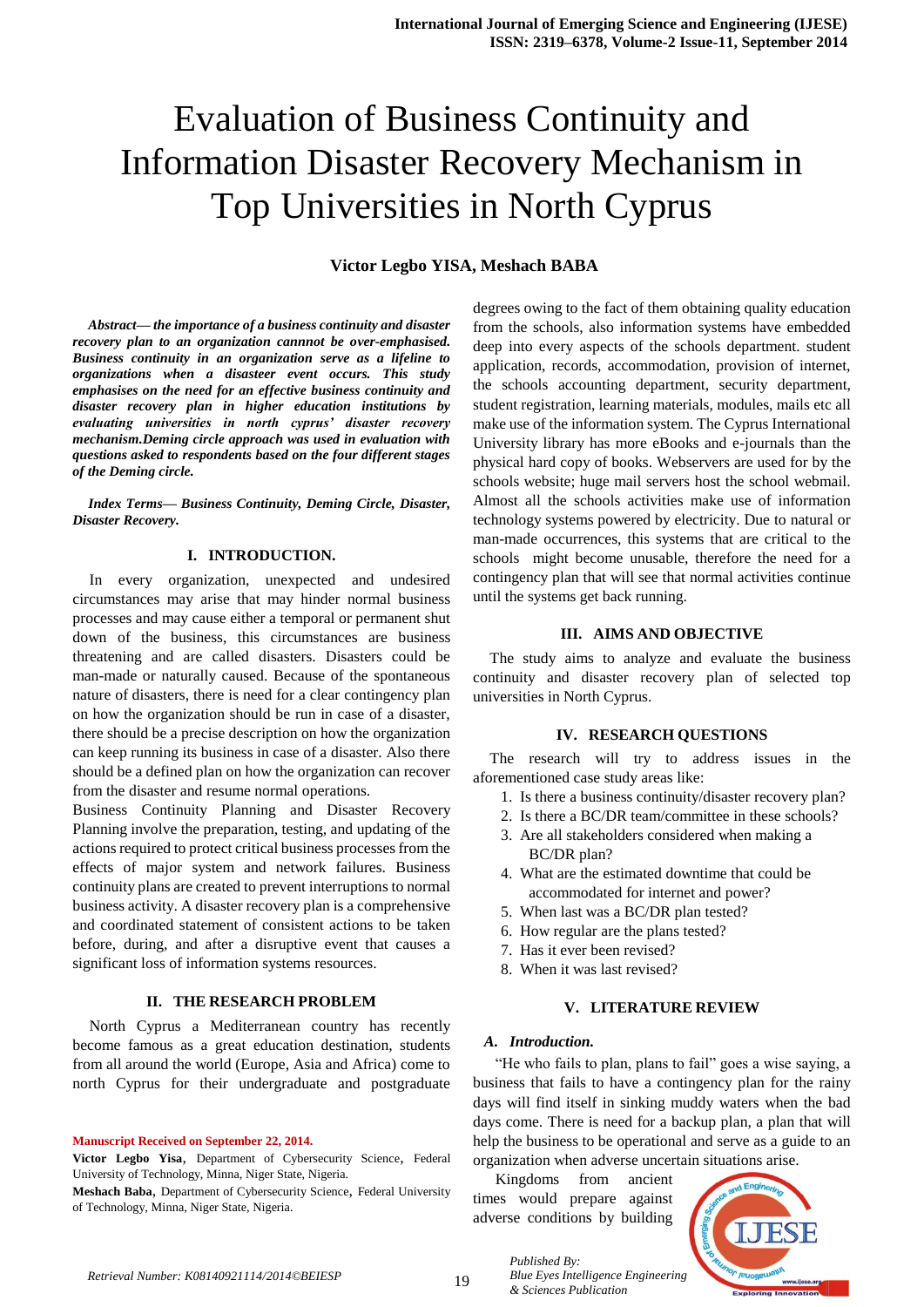forts, strong walls, food storages, water storages, canals andalliances with other kingdoms. Whenadverse situations arise like a war with hostile kingdom, the kingdom relies on past preparations it has made to keep it running despite the attacks from its enemies. The storage feeds the people, the walls and forts keep the enemy out and its army tries to fight the enemy such that things will return back to normal again. Also, the kingdom could rely on its other town for economic support if the major town is under attack. The scenario discussed above is akin to what business continuity and disaster recovery is to organizations of the present era.

A business is not just an enterprise or firm, a business can be defined as the various processes, activities, people, product and services [1]. Another definition of business continuity is the continuation of business processes when uncertain adverse situations arise. These situations could be epidemic diseases, natural disasters, technology failure, accidents, cyber-attacks, terrorism and any other circumstance that could cause disruption to business activities. The major aims of business continuity are:

- 1. The business critical functions should be sustained in compliance with standard regulations and deliver its product and services with minimum losses
- 2. Ensure the customer is attended to with satisfaction so that customers are made and business reputation is built and maintained.

Business continuity planning can be defined as a strategy to minimize the effect of disturbances and to allow resumption of normal business processes [2] and [3]. It is important that every business and organization have a disaster recovery plan as it is certain that they will encounter disruptions in one way or the other. Business continuity planning (BCP) is the act of expecting adverse uncertain situations that could cause disruptions to occur, and making sure they are prevented or their chances of occurrence is reduced, and if they do occur, an appropriate response in a planned and organized way is used to mitigate their effect such that the business does not suffer heavy losses and is recovered back from the situation so that normal business processes are resumed. Due to the advancement of Information Technology (IT), business nowadays depends heavily on IT.

With the advent of the internet, the computing need in organizations skyrocketed, almost every single activity is computerized, and organizations relied completely on the continuous availability of information systems[4]. This need of keeping the systems up and running all the time increased the awareness of having a proper disaster recovery and business continuity plan. Also increasing natural disasters like earthquakes, floods, tsunamis etc. increased the need for such plans.

 A man-made disaster such as the September 11 attacks in 2001 was estimated in the national accounts to cost about \$14 billion for private businesses, \$1.5 billion for State and local government enterprises and \$0.7 billion for Federal government in the United States [5].

 With the emergence of e-business, many businesses can't even survive without operating 24Hours per day and 7 days a week. A single downtime might mean disaster to their business. This adverse uncertain negative situation that might occur is termed disasters. A number of authors have stated

that about 60 percent of business that experience a major disaster such as fire close within two years, other statements are that a figure as high as 25 percent of businesses do not reopen after a major disaster such as fire. 75 percent of business fail within 3 years of been hit by a disaster. Such figures show how important business continuity and disaster recovery is for business organizations although Baird in the publication The Recovery Phase of Emergency Management insist that there is no any credible lead that such research that gave such figures had actually been carried out[6].The real source of such statistical figures remains elusive [7]. There has been an increasing awareness to the need for business continuity and disaster recovery plan by organizations, between the years of 2003 to 2006 there was an increase in budget spending on business continuity and disaster recovery by 25 percent [8].

Disaster recovery is defined as a set of activities coordinately executed after a disaster occurrence and making use of a backup facility that had allowed information technology users the access to important files needed to sustain the business during the disaster period [9] and [10]. Disaster recovery is the process policies and procedure related to continuation of the critical technological infrastructure due to a man-made or natural disaster [3]. Usually disaster recovery is implemented after the disaster had occurred. The major aim of disaster recovery is to make sure that every available action is taken to recognize and mitigate all forms of risks that might occur. An ideal disaster recovery plan is that that will never be implemented.

The term disaster recovery is a subset of business continuity and should be embedded in the general business continuity plan. A disaster recovery management system is the continuous process of planning, testing and the implementation of disaster recovery procedures such that in the event of an uncertain adverse situation vital the proper functioning of vital business operations.

Major elements of business continuity are as shown below [1].

- 1. Business impact analysis (BIA)
- 2. Risk management
- 3. Incident handling
- 4. Disaster recovery and restoration

# *B. Business impact analysis*

One of the most important components of a business continuity plan, includes an in-depth analysis of the business processes to reveal the most critical of the processes, the most vulnerable (vulnerability assessment), risk analysis, and a plan to develop methods and policies to mitigate the risk and vulnerabilities. The BIA assumptions is that although every business activity is related and interwoven with another activity, there are still some very important processes that are very critical to the operation of the business[11]. The most critical processes are said because of their importance should be allocated more funds and attention than the less important business processes. One of the major function of the BIA is the identification of this business processes and determine which is more important to normal business functioning.



*Published By:*

*& Sciences Publication*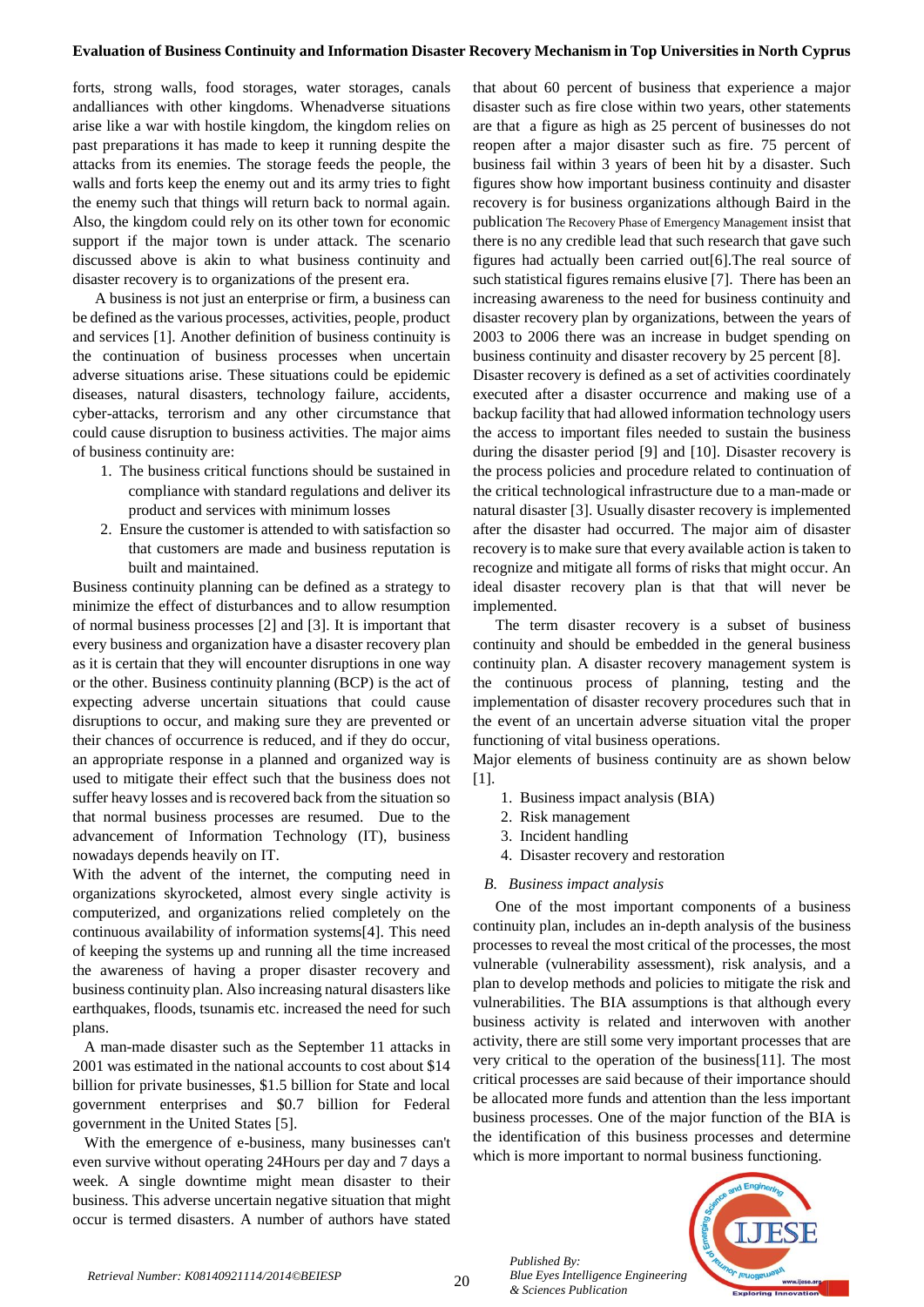## *C. Risk management*

Risks are unwanted uncertain incidents that could occur; they could be in form of a threat. Risk management is the process of identifying, evaluating and scrutinizing every aspect of an organization continuously and then effectively seeking ways to mitigate the identified risk [12]. The risk management process is made up of

- 1. Risk identification
- 2. Analysis
- 3. Prioritization
- 4. Planning
- 5. Mitigation
- 6. Monitoring
- 7. communication

Risk could be as a result of uncertainty in the industry, natural causes, accidents deliberate attack from rivals or any random event that could cause adverse conditions to the business.

Risk management is a continuous process and should never be stopped [13]. An organizations risk management committee continuously monitors the organizational events so as to be able to identify new risk and newer methods of mitigating them. Also constant monitoring of known risk is very important as this will help in taking mitigating actions even before the risk is induced into the system.

# *D. Incident handling*

Once any disruption occurs an organization must know how to handle the situation immediately. This is called incident handling [1]. Although the risk management team could be doing their job, some disaster situations might arise and disruptions might occur of the processes [1]. When such disaster situation arises, knowing what to do to handle the circumstances immediately is called incident handling. Incident handling is a plan set out for dealing with disaster events such as cyber-attacks, fire, floods, and any other adverse situation in an organization

# *E. Disaster Recovery and Restoration*

In the event of a disaster situation, the disaster recovery plan is implemented so as to recover the business to its original state before the disaster. A very important theory in disaster recovery planning is that there should be a backup site which should be physically separated from the primary site [4]

# *F. The Backup Site*

Because a primary site is used for a business process is made unusable due to some disaster event. Business organizations make use of backup sites so that some critical business processes are continued in the case of a disaster in its primary site. The backup site choice and operation could be classified as follows depending on the nature of the business. Hot site, Warm site, Cold site [2].

Hot site: described as the Cadillac of disaster recovery alternate backup sites, a hot site is that with all computing facilities installed with power, heating, cooling systems, functioning servers and workstations [2]. Up to date backup is done on the servers and workstations such that it is a replica of the actual primary business site. a hot site can provide availability of business processes in a matter of minutes in case of a failure at the primary site[4]. This type of site requires constant maintenance of the hardware software, data, to ensure the site is actually a mirror of the primary site.

One of the major advantages of the hot backup site is that it is available for use with all the necessary hardware and software capabilities at any particular point in time. A business with a hot site as a backup site will be able to survive disruptions to its critical processes in the primary site.

**Cold site:**A cold site is a similar type of disaster recovery service that provides office space, but the customer provides and installs all the equipment needed to continue operations. A cold site is less expensive, but it takes longer to get an enterprise in full operation after the disaster.

A cold site is a backup site that provides an empty space for installation of equipment needed for continue operation of the business once the initial primary site is rendered unavailable due to a disruptive disaster event. The cold site is a room ready for equipment to be installed with power already installed; heating and cooling systems are also installed. Sometimes communication facilities might be already deployed but it is not always the case. It is the most common form of backup site locations. Usually it takes a longer time for a cold site to come up, as system hardware will have to be deployed and configured, also necessary backups will have to be done, this makes a cold site take a longer time before it is up and running. Most business organization of recent times will have suffered a huge set back as a result of that as most oftheir business processes is done with computing resources. A downtime of some minutes might cost some business organizations millions of dollars aside making them loose clients and reputation. Another disadvantage of a cold site is that until a disaster really strikes, one cannot really tell if the cold site will ensure business continuity or not and maybe when it strikes it might be too late.

*Warm sites:*Warm site is that site that is a tradeoff between hot and cold site. It already has some hardware deployed. These hardware's represent some of the hardware you originally find in your primary site. Before the site is considered up and running the last backup from the primary site will have to be deployed on the computers

Although might be the most expensive approach to disaster recovery and business continuity, a hot site is the best alternative of the three

Backup Sites Services Could Be From

- Other locations owned and operated by the organization
- Companies providing disaster recovery services
- Agreement with other organizations in the sharing of computing and data facilities in the event of a disaster.

# *G. Business Continuity in Educational Environment*

Most people's perception about business continuity is that it is meant for business firms or profit making organizations alone, but business continuity should be implemented in every organization that wants to succeed and continue operations as

disaster situations can arise anytime and anywhere. Educational institutions and

*& Sciences Publication* 

*Published By:*



21 *Retrieval Number: K08140921114/2014©BEIESP*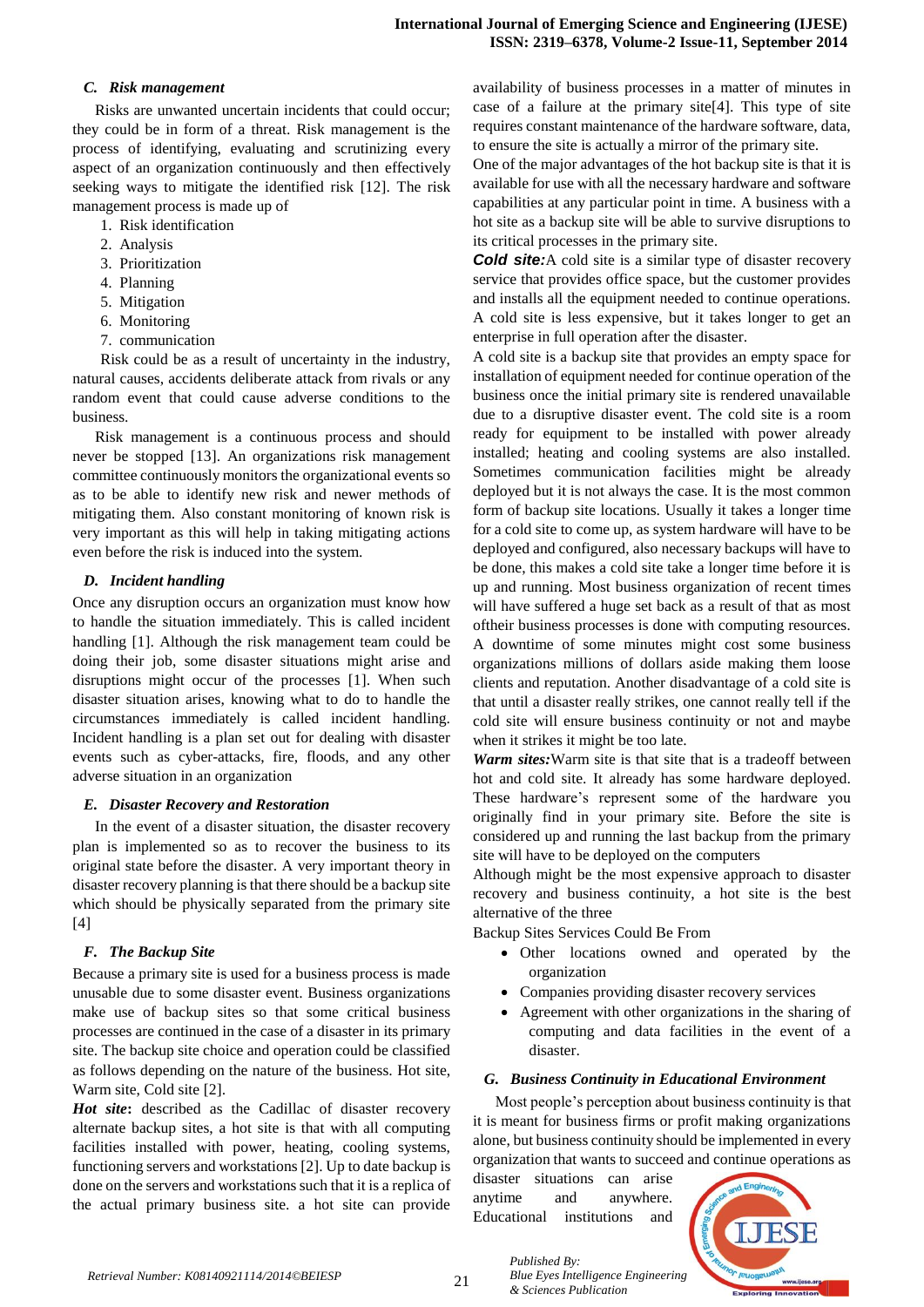nonprofit organizations need to start implementing business continuity as a disaster situation will lead to breakdowns in academic activities, significant financial losses, stalling of research projects[14]. Most higher educations have now deployed information's systems in their operations to help them deliver their services in an efficient and effective manner.Higher educational institutes now extremely rely on enterprise information system and all other related forms of information technology; this has raised the need for continuous service quality, availability and reliability in schools [15]. This continuous need was strengthened by a survey by the results of the twelfth annual EDUCAUSE Current Issues Survey [16] which opined that business continuity and disaster recovery ranks number nine in top ten information technology issues of institutions. EDUCAUSE argued that ongoing domestic and international disasters have generated an increase in such needs.

All institutions need that academic services are maintained and remain undisrupted when disrupting circumstances occurs. This can only be done if the institution has a comprehensive disaster recovery plan

Although there have been a number of research in educational institutes business continuity around the globe, north Cyprus institutes based on my findings have not really been researched on for business continuity planning and readiness for disasters. Maheshwari, et al, (2010) in their publication in the Disaster Recovery Journal suggested the PDCA (Plan, Do, Check, Act.) model for the development of a business continuity plan in Educational institutes [14]. The simplicity of the model and its widespread coverage of almost every area of the business continuity model is the more reason this model is adopted for this study. Survey questions will be grouped into Plan, Do, Check, Act and then the institutions business continuity is evaluated based on PDCA.

### **VI. RESEARCH METHODOLOGY**

Primary data related to business continuity and disaster recovery mechanisms in higher educational institutions are obtained from the chief information officers (IT managers) of various schools in north Cyprus. The Deming circle is chosen to evaluate the business continuity and disaster recovery mechanisms of schools as it's a four stage change management process used by organizations for continuous improvement. It is also called the PDCA circle, and is made up of four basic stages:

- 1. Plan
- 2. Do
- 3. check
- 4. act/adjust

Because a BC/DR plans is considered a continuous process that needs to be improved upon, the Deming circle model which is best for iterative problems solution is used in the evaluating the schools business continuity and disaster recovery. Some survey questions are grouped into plan, do, check, and act in such a way that questions asked will help paint the schools business continuity and disaster recovery mechanisms.

The respondents are the schools chief information officers (IT managers) of the chosen schools. Although the questions were grouped into the PDCA, IT managers were unaware of this grouping and were just asked to give a precise answer to the questions and maybe give other comments where necessary. A total of 20 questions were thrown the respondents from both schools and their answers were noted. Once the questions are answered, the responses gotten are then analyzed by percentage ratings to each question.

#### *A. Access to respondents*

After a persistent contact with the respondents, interviews were scheduled. The researcher explained to them the relevance of the interview and how the results from them will be totally rendered anonymous which was essential to the progress of the research.

#### *B. Study Area*

There is an increasing popularity for higher educational institutions located in the Turkish republic of North Cyprus. Students all over the world are choosing Cyprus as their destination for quality education. Aside quality education, these schools provide state of the art IT facilities on campus for students.

|  |  | <b>Table 1List of Universities in North Cyprus</b> |  |  |
|--|--|----------------------------------------------------|--|--|
|--|--|----------------------------------------------------|--|--|

| <b>Name</b>           | <b>Location</b> | <b>Established since</b> |
|-----------------------|-----------------|--------------------------|
|                       |                 |                          |
| Eastern Mediterranean | Famagusta       | 1979                     |
| University            |                 |                          |
|                       |                 |                          |
| Girne American        | Girne           | 1985                     |
| University            |                 |                          |
| Near East University  | Lefkosia        | 1988                     |
|                       |                 |                          |
| European University   | Lefke           | 1989                     |
| Of Lefke              |                 |                          |
|                       |                 |                          |
| Cyprus International  | Lefkosia        | 1997                     |
| University            |                 |                          |
| Middle East Technical | Guzelyurt       | 2005                     |
|                       |                 |                          |
| University            |                 |                          |
| University Of         | Lefkosia        | 2010                     |
| Mediterranean         |                 |                          |
| Karpasia              |                 |                          |
|                       |                 |                          |
| Istanbul Technical    | Famagusta       | 2011                     |
| University            |                 |                          |
|                       |                 |                          |

Out of the above mentioned schools, out of the above schools mentioned, visiting all the schools were a constraint due to financial reasons, another constraint that prevented that not all the schools were used is that not all of the CIOs were ready to give out such information as they felt some of the information might be sensitive. The prepared interview questions were administrated to the IT manage of two schools physically while a survey page containing the questions was prepared and the link sent through emails to the CIOs (IT managers) of other schools. A

total of three CIOs responded to the online survey out of the

*& Sciences Publication* 

*Published By:*

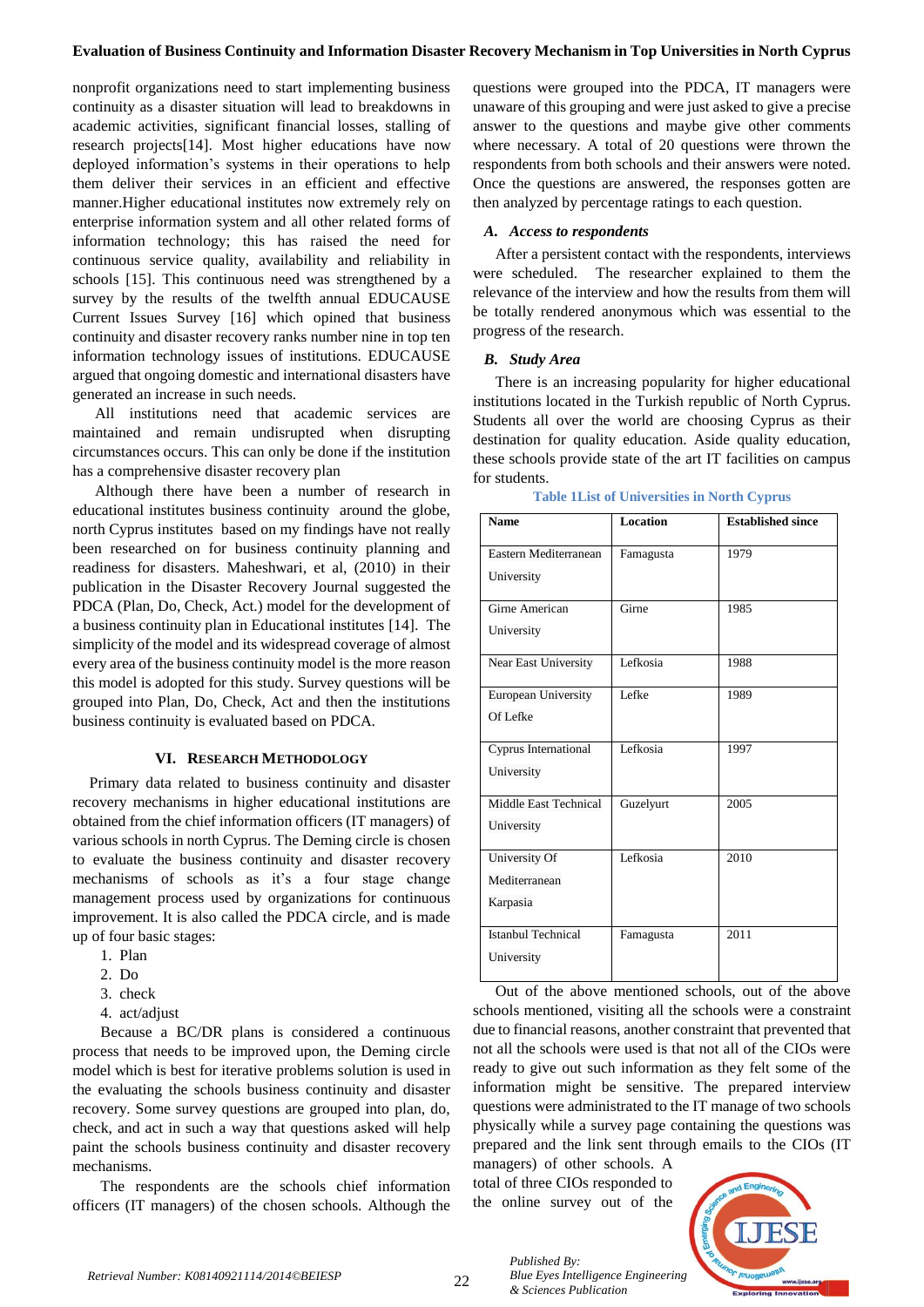administered 6. Taking the number of schools surveyed to five out of the total eight of the universities. The schools chosen are remained anonymous as was the agreement with the respondents. The respondents were only willing to give the information agreeing that I do not give their names or the names of the school. The results from these schools are collected and assembled together making each school anonymous (will not mention any schools name) as was my agreement with the CIOs before they could give the answers. The data gathered from the research will be a better representation of the whole population of schools.

#### *C. Structure of the interview questions*

The Deming circle is chosen to evaluate the business continuity and disaster recovery mechanisms of schools as it's a four stage change management process used by organizations for continuous improvement. It is also called the PDCA circle, and is made up of four basic stages:

- 1. Plan
- 2. Do
- 3. check
- 4. act/adjust

The interview questions were structured into the four stages of the Deming circle, Plan, Do, Check, and adjust/act.

Out of the 20 questions thrown at the respondents, three were questions aiming to test organizations planning procedure for BCP/DRP. Ten of the questions are used in the evaluation of the Do section of the Deming circle which access what the organization has done to ensure business continuity. The following four question asked to the respondents are used in evaluating to check how effective the do section has been. The last two questions are asked to know if the lessons learnt from the check is used to adjust the plan for better results.

This method is used because business continuity is an iterative process and to measure the effectiveness of the business continuity and disaster recovery mechanism of each school. Although some of the questions were open ended questions, most of the questions were structured in a way that the respondents answer yes or no or partially, also for each question respondents were allowed to make any comment of their perception about the question.

## **VII. RESULTS**

Results from each of the questions are evaluated based on a percentage school to see if the schools responses are akin to international standards. Responses under the PDCA groupings are then analyzed to see how schools faired under the groupings.

Here is a summary of the results that includes the response count, and the response percentage.

| Table 2Results for the plan stage |  |  |  |  |
|-----------------------------------|--|--|--|--|
|-----------------------------------|--|--|--|--|

| s/n | PLAN                                      |     | <b>Response</b><br>percentage | <b>Response</b><br>count |
|-----|-------------------------------------------|-----|-------------------------------|--------------------------|
|     | The top management<br>clearly understands | Yes | 60%                           |                          |
|     | the need for business                     | No  | 0%                            |                          |

|                | continuity<br>and<br>disaster<br>recovery                                                                         | Partially      | 40% | $\overline{2}$ |
|----------------|-------------------------------------------------------------------------------------------------------------------|----------------|-----|----------------|
|                | plan, funds and takes<br>care of every activity<br>that will take place<br>throughout<br>the<br>planning process. |                |     |                |
| $\overline{2}$ | Does the institution<br>budget<br>have<br>a                                                                       | Yes            | 20% | 1              |
|                | for<br>allocated<br>business Continuity<br>disaster<br>and                                                        | No             | 0%  | 0              |
|                |                                                                                                                   | partially      | 80% | 4              |
| recovery?      |                                                                                                                   |                |     |                |
| 3              | Does the business<br>continuity planning                                                                          | Yes            | 40% | $\mathfrak{p}$ |
|                | team/committee<br>have<br>representatives<br>from<br>every<br>functional section of<br>the institution?           | N <sub>0</sub> |     |                |
|                |                                                                                                                   |                | 20% | 1              |

**Table 3Results for the Do Section**

|                | D <sub>O</sub>                                                                    |                  | <b>Response</b><br>percentage | <b>Response</b><br>count |
|----------------|-----------------------------------------------------------------------------------|------------------|-------------------------------|--------------------------|
| $\mathbf{1}$   | Have you<br>engaged with                                                          | <b>YES</b>       | 40%                           | $\mathfrak{D}$           |
|                | local emergency                                                                   | N <sub>O</sub>   | 0%                            | $\theta$                 |
|                | responders to<br>develop plans                                                    | <b>PARTIALLY</b> | 60%                           | 3                        |
|                | for helping your<br>organization and<br>your community<br>during an<br>emergency? |                  |                               |                          |
| $\overline{2}$ | Has the Team<br>accessed risk to                                                  | <b>YES</b>       | 100%                          | 5                        |
|                | the institution                                                                   | N <sub>O</sub>   | 0%                            | $\Omega$                 |
|                | and taken<br>necessary                                                            | <b>PARTIALLY</b> | 0%                            | $\theta$                 |
|                | precautions to<br>protect the<br>institution?                                     |                  |                               |                          |
| 3              | Does your<br>business                                                             | <b>YES</b>       | 60%                           | 3                        |
|                | continuity plan                                                                   | N <sub>O</sub>   | 20%                           | $\mathbf{1}$             |
|                | include people,<br>premises,                                                      | <b>PARTIALLY</b> | 20%                           | $\mathbf{1}$             |
|                | technology,<br>information and<br>stakeholders?                                   |                  |                               |                          |
| $\overline{4}$ | Are all<br>stakeholders                                                           | <b>YES</b>       | 20%                           | $\mathbf{1}$             |
|                | (including staff                                                                  | N <sub>O</sub>   | 0%                            | $\theta$                 |



*Published By:*

*Blue Eyes Intelligence Engineering* 

*& Sciences Publication*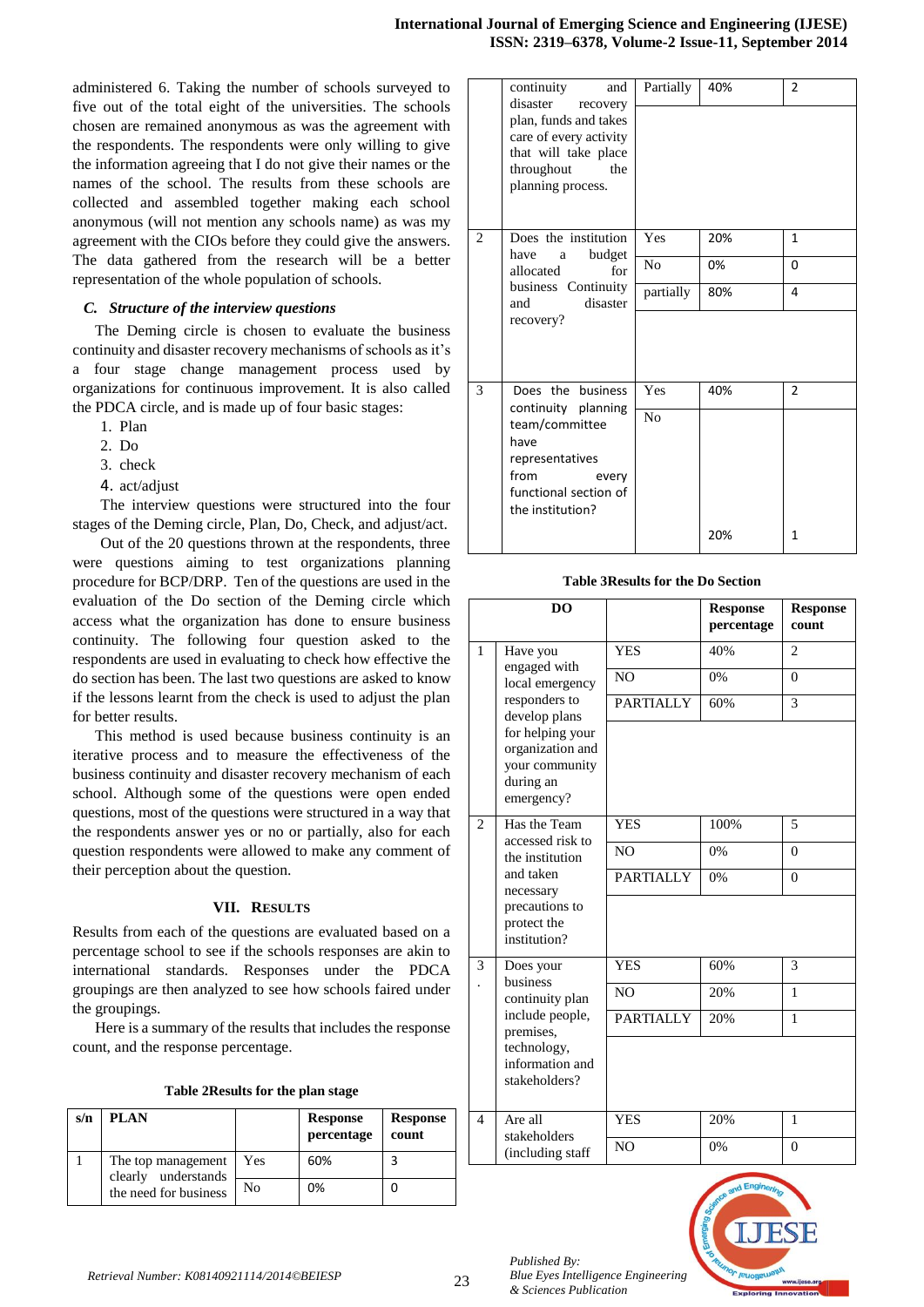|                 | and students)<br>aware of a                                                                       | <b>PARTIALLY</b> | 80% | 4              |
|-----------------|---------------------------------------------------------------------------------------------------|------------------|-----|----------------|
|                 | husiness<br>continuity<br>procedure and<br>aware of what to<br>do in case of a<br>disaster event? |                  |     |                |
| 5               | What is the<br>maximum                                                                            | $0-6$ hrs        | 20% | 1              |
|                 | tolerable outage                                                                                  | $6-24$ hrs       | 20% | $\mathbf{1}$   |
|                 | (MTO) for a<br>power<br>disruption the                                                            | 1-3 days         | 40% | $\overline{c}$ |
|                 |                                                                                                   | 3-7 days         | 0%  | $\theta$       |
|                 | institution can<br>accommodate?                                                                   | over 7days       | 20% | 1              |
|                 |                                                                                                   |                  |     |                |
| 6               | What is the<br>maximum                                                                            | $0-6$ hrs        | 0%  | $\theta$       |
|                 | tolerable outage                                                                                  | $6-24$ hrs       | 20% | 1              |
|                 | (MTO) for<br>internet<br>connectivity the                                                         | $1-3$ days       | 20% | $\mathbf{1}$   |
|                 |                                                                                                   | $3-7$ days       | 20% | $\mathbf{1}$   |
| institution can | accommodate?                                                                                      | over 7 days      | 40% | $\overline{2}$ |
|                 |                                                                                                   |                  |     |                |

**Table 4: Results for the check Section**

| S<br>n         | <b>CHECK</b>                                                        |                                           | Response<br>percentage | Response<br>count |
|----------------|---------------------------------------------------------------------|-------------------------------------------|------------------------|-------------------|
| $\mathbf{1}$   | How often do<br>you conduct a<br><b>Business</b><br>Continuity/Disa | than<br>less<br>a<br>year<br>1 to 2 years | 75%<br>25%             | 3<br>1            |
|                | ster Recovery<br>test in the<br>institution?                        | 3 to 5 years                              | 0%                     | $\Omega$          |
| $\overline{2}$ | Have you tested                                                     | YES                                       | 20%                    | 1                 |
|                | the plan for a<br>worst case<br>scenario                            | N <sub>O</sub>                            | 40%                    | $\overline{2}$    |
|                |                                                                     | PARTIALLY                                 | 40%                    | $\overline{c}$    |
|                |                                                                     |                                           |                        |                   |

**Table 5Table 5: Results for Act/adjust**

| s/n | <b>ACT/ADJUST</b>                     |                  | Response<br>percentage | Response<br>count           |
|-----|---------------------------------------|------------------|------------------------|-----------------------------|
|     | Is the information<br>gotten from the | <b>YES</b>       | 100%                   | 3                           |
|     | business                              | N <sub>O</sub>   | 0%                     | $\Omega$                    |
|     | continuity/disaste<br>r recovery test | <b>PARTIALLY</b> | 0%                     | $\mathcal{D}_{\mathcal{A}}$ |
|     | used in the<br>improvement of         |                  |                        |                             |
|     | the business<br>continuity plan?      |                  |                        |                             |
| 2   | Do you have                           | YES              | 80%                    | 4                           |

| regularly updated | N <sub>O</sub>   | 0%  | 0 |
|-------------------|------------------|-----|---|
| <b>Business</b>   | <b>PARTIALLY</b> | 20% | 1 |
| Continuity        |                  |     |   |
| arrangement that  |                  |     |   |
| include your      |                  |     |   |
| incident          |                  |     |   |
| management        |                  |     |   |
| process,          |                  |     |   |
| notification      |                  |     |   |
| procedures,       |                  |     |   |
| recovery          |                  |     |   |
| procedures and    |                  |     |   |
| the estimated     |                  |     |   |
| recovery time for |                  |     |   |
| your products,    |                  |     |   |
| services and      |                  |     |   |
| works?            |                  |     |   |
|                   |                  |     |   |
|                   |                  |     |   |

## **VIII. DISCUSSION OF RESULTS**



**Figure 1 Diagram showing salient points derived from plan section**

# *A. Plan*

The planning section is the most important of all the sections in the PDCA circle, the planning section is the road map for achieving the business continuity and disaster recovery Plan.

From our discussions earlier, we had grouped questions that had to do with having a business continuous planning team, budget allocation for business continuity and disaster recovery and management commitment questions under the Plan section of the survey has this points are salient to having a Good business continuity and disaster recovery plan.

As shown in the figure above this three factors are paramount and should not be ignored for an effective business continuity planning.

*Top management commitment:* is the first and the most basic of all the points, this is where the dream is born. If the management is not convinced about having a business continuity plan, then there is not going to be a business continuity plan.

The results obtained from the survey shows that only 40 percent of managers are partially committed to having a disaster recovery while 60 percent of the various schools management are fully committed to their having disaster

recovery. A partial commitment implies that there is a high

> *Blue Eyes Intelligence Engineering & Sciences Publication*

*Published By:*

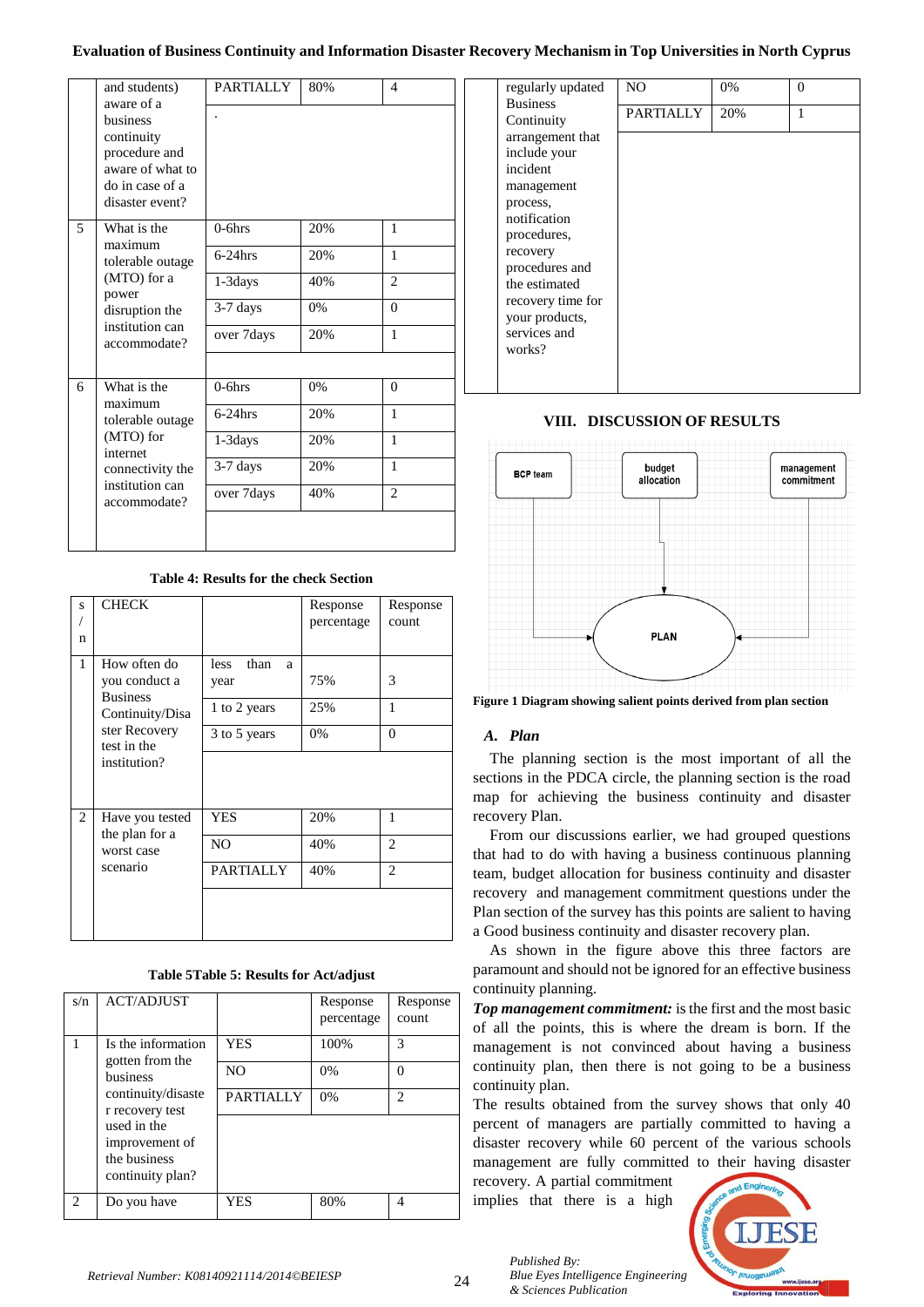probability that those schools will not have an effective BCP/DRP. The commitment of top management will affect every single factor to having an effective BCP.

*Budget allocation:* a specific budget set aside for business continuity will help facilitate an effective business continuity plan. Planning, training, equipment and every other necessary to an effective Business continuity and disaster recovery mechanism require funding which if absent will make the task of having comprehensive and effective business continuity almost impossible. The fact that 80 percent of the respondents say budgets are allocated partially implies that budget funds are not enough or are not available when needed. This could hamper effective business continuity

*Business continuity team:* having a business continuity team or committee from all functioning sections of the institute is vital for an effective mechanism. This ensures a complete inclusion of all departments and functional units of the institute when conducting risk assessment and business impact analysis.

A total of 40 percent believes business continuity teams have representatives from every sectional section of the institution. Another 40 percent responded partially where as 20 percent indicated No.

This result implies that not every functioning unit might be involved in the planning process of the business continuity mechanism of the institutions, a neglect of a unit might lead to an important risk not been noticed or some stakeholders not been involved in the planning process. The results implies that there should be a revisiting in the forming of business continuity committee and teams in the institutions such that every functioning unit is adequately represented for an efficient team and results.

Results from the above factors show that higher educational institutes in north Cyprus have generally not consolidated an elaborate Planning process for business continuity. Managers should be fully committed, adequate funding should be made available and a team comprising of functional unit heads should be formed that should be in charge of the development of business continuity and disaster recovery of the institute



**Figure 2 Showing salient points derived from the Do section.**

# *B. Do*

Questions asked under the do section of the Deming circle were centered under 6 basic points as shown in the diagram above. The implication of the results obtained is discussed as thus:

*Involving local emergency responders:*the business continuity team in the institute should involve local emergency workers like the fire service and government owned emergency agencies. Local emergency and disaster agency workers are vast with experience and expertise, collaborating with them will help in terms of disaster. 60 percent of the schools have involved local emergency responders partially while 40 percent claim to have fully involved the local emergency responders. This result implies that there is a need for the institutes to go in partnership (could be in form of a memorandum of understanding) with emergency responders that will be able to give them the necessary information on how to handle some emergency situations.

*Risk assessment***:** Risk assessment is one of the most salient factors under this section, without a risk assessment then there is no business continuity, risk assessment is not only done for business continuity purposes alone, risk assessment help to focus on the risk that affects the workplace, the workers and the institution as a whole. A 100 percent of the respondent's claim that risk assessment for the institution is done regularly with all necessary precautions taking to mitigate the identified risk.

*Stakeholder awareness:* the results show that not all stake holders are aware of what to do during a disruptive situation, knowing what to do during a disaster event and doing it in time will reduce the effect of the disaster event on the business, equipment and stakeholders. Management should ensure a proper training of all stakeholders so that they are aware of what to do in case of such negative disruptive events.

*Inclusion of all stakeholders in the BCP:*the business continuity plan should cover not just



*Published By: Blue Eyes Intelligence Engineering & Sciences Publication*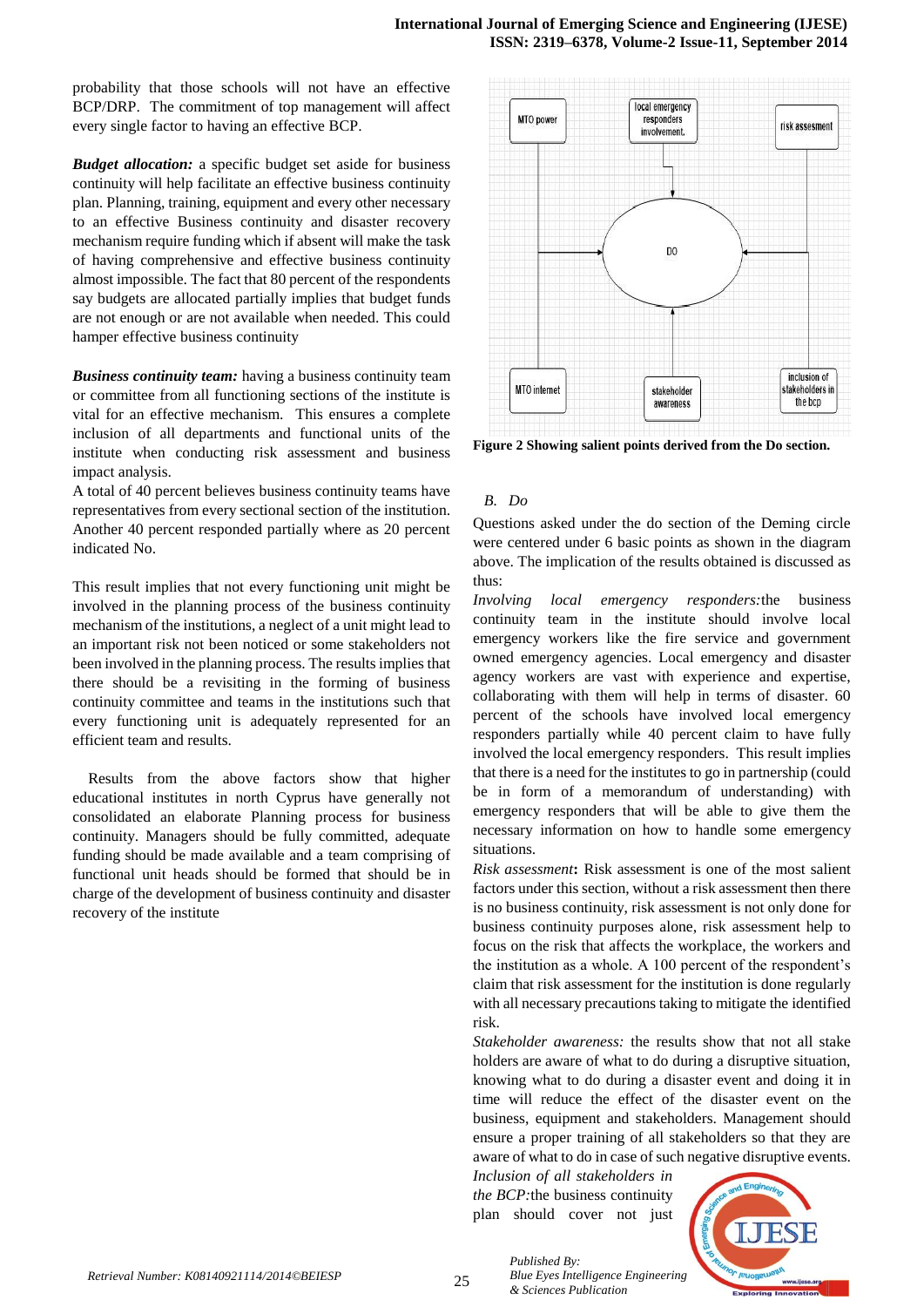information technology (IT), equipment, or buildings but should include staffs, students. It is not uncommon for organizations to make a BC plan for just IT and exclude others. A result of 60 percent of the respondents involving all stakeholders means institutions take into account staff and students in their business continuity mechanism.

*Maximum Tolerable Outage for power (MTO*): there is the need for a longer MTO for power such that if there is a disruption of power from the power company the institution should be able to generate itsown power such that normal functions of the institute are not disrupted as a result of the outage of power. A shorter MTO for power implies that the institution functions that depend on power supply will be stalled in a short time after the power seizes from the power company. Our result indicates just 20 percent of the institutions have an MTO for power of over 7 days with 40 percent having their MTO to be between 1-3 days. The remaining 40 percent have an MTO to be less than a day which is not so good in case of a power disruption.

*Maximum Tolerable Outage for internet:* internet connectivity is very important in the present education system as almost all activities in the institution have been designed to need internet. A situation whereby internet connectivity is unavailable might affect a lot of business functions of the institute. 40 percent has an internet MTO of over 7 days 20 percent has 3-7 MTO, 20 percent of the schools has an MTO of 1-3 days while another says 6-24 hrs implies that more schools have internet backups in case of a service disruption normal functions will go on for a minimum of 7 days in 40 percent of the schools surveyed 20 percent says a minimum of a day.



**Figure 3 Salient points derived from the check section.**

# *C. Check*

Two major points were considered when accessing the check section, how frequently is the business continuity and disaster mechanism test conducted? And how hard the test was conducted.

*Test Frequency***:** 75 percent says they conduct BCP test in the institution in less than a year, 25 percent of the respondents say they conduct a test every 1 to 2 years. A frequent testing of less than a year is good as it keeps the organization up to date on how effective their business continuity mechanism is. In a very fast changing world of information technology, what might seem very appropriate could be outdated and inappropriate in a short while therefore the need for a frequent testing.

*Hard Testing:* testing the institutions ability to withstand disaster events for a worst case scenario is the only way the institution can know how effective their contingency plan is. A partial test might not expose weakness in the plan until tested fully. 40 percent of the respondents say they have partially conducted the plan for a worst case scenario while, another 40 percent says they have not conducted a test for a worst case scenario, only 20 percent says they have conducted a plan for a worst case scenario. Most organizations may not want to do a hard testing because it might lead to other activities being disrupted.



**Figure 4diagram showing salient points derived from act/adjust.**

# *D. Act/adjust*

The act/adjust section is concerned with improvement of the mechanism based on the findings gotten from the tests in the check section. The two major factors highlighted in the study are:

*Improvement with test results:* Due to the iterative nature of business continuity, results gotten from the test should be incorporated and considered into the next planning stage of the business continuity such that weaknesses identified earlier are eliminated. A 100 percent of the respondents say they use the test results for improvement. Also 80 percent of the respondents say this identified weaknesses from the test result are used in improvement regularly.

*Improvement frequency:* over 80 percent of the respondents said they improve the plan regularly including all necessary changes and improve that should be made



*Published By:*

*& Sciences Publication*